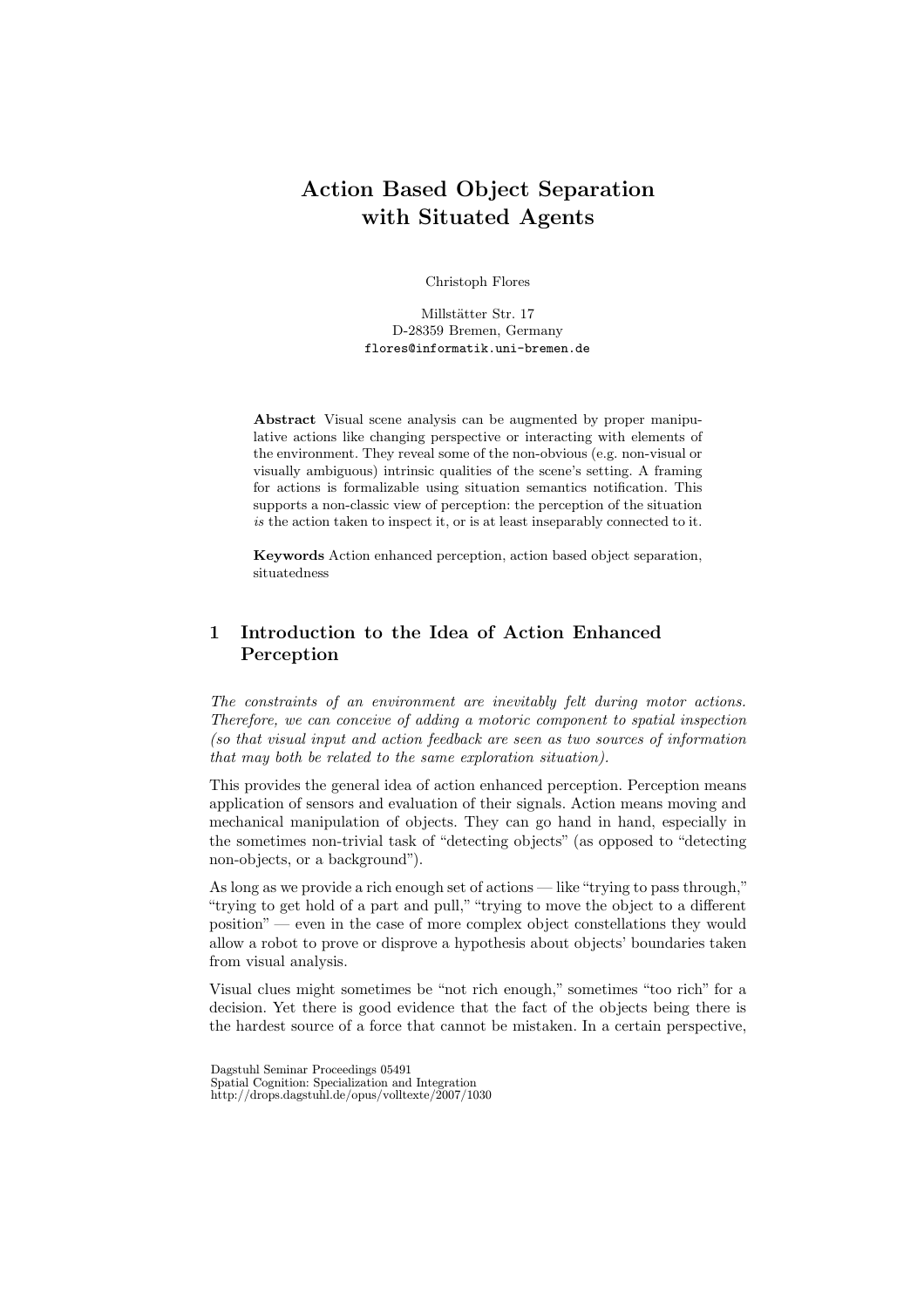

Figure 1. One Object, or Two Objects Overlapping?

looking at things might fail, but interacting cannot fail. If there is a glass wall in my pathway, I might oversee it, but I might not walk right through it.

This is why going for the perception of motoric constraints might be more promising than going for  $(long-distance)$  visual input alone  $\sim$  as an example will demonstrate.

### 2 An Example Setting in a VR Context

In Fig. 1 we see an artificial robot's view while navigating through an environment.

It is not obvious whether what is present is one big object, like maybe a barbell, or two smaller objects, like two balls close to each other. If it was two objects, from the current perspective they are illusionously linked but they should become discernible if the perspective changes or if the robot gets close enough.

The robot could calculate expectations of possible differences for the two cases (barbell or two balls) and decide to judge the situation better by navigating to an appropriate new point of observation.

Fig. 2 and Fig. 3 show two different examples of how the image of Fig. 1 might change from such a new stand-point. The two different cases comprise empty space between the two ball-like structures (Fig. 2) or non-empty space between them (Fig. 3) like a connecting pipe or a handle.

Apart from becoming visible, this pipe or handle would block the way of the robot if it should try to cross it. Therefore, if still in doubt after visual inspection alone, the robot could carry out additional inspections like trying to move around or in-between the visible structures. (A trajectory for moving around one of the two ball-like structures would include, at some state of the process, moving in between them — which is only possible if they are not linked.)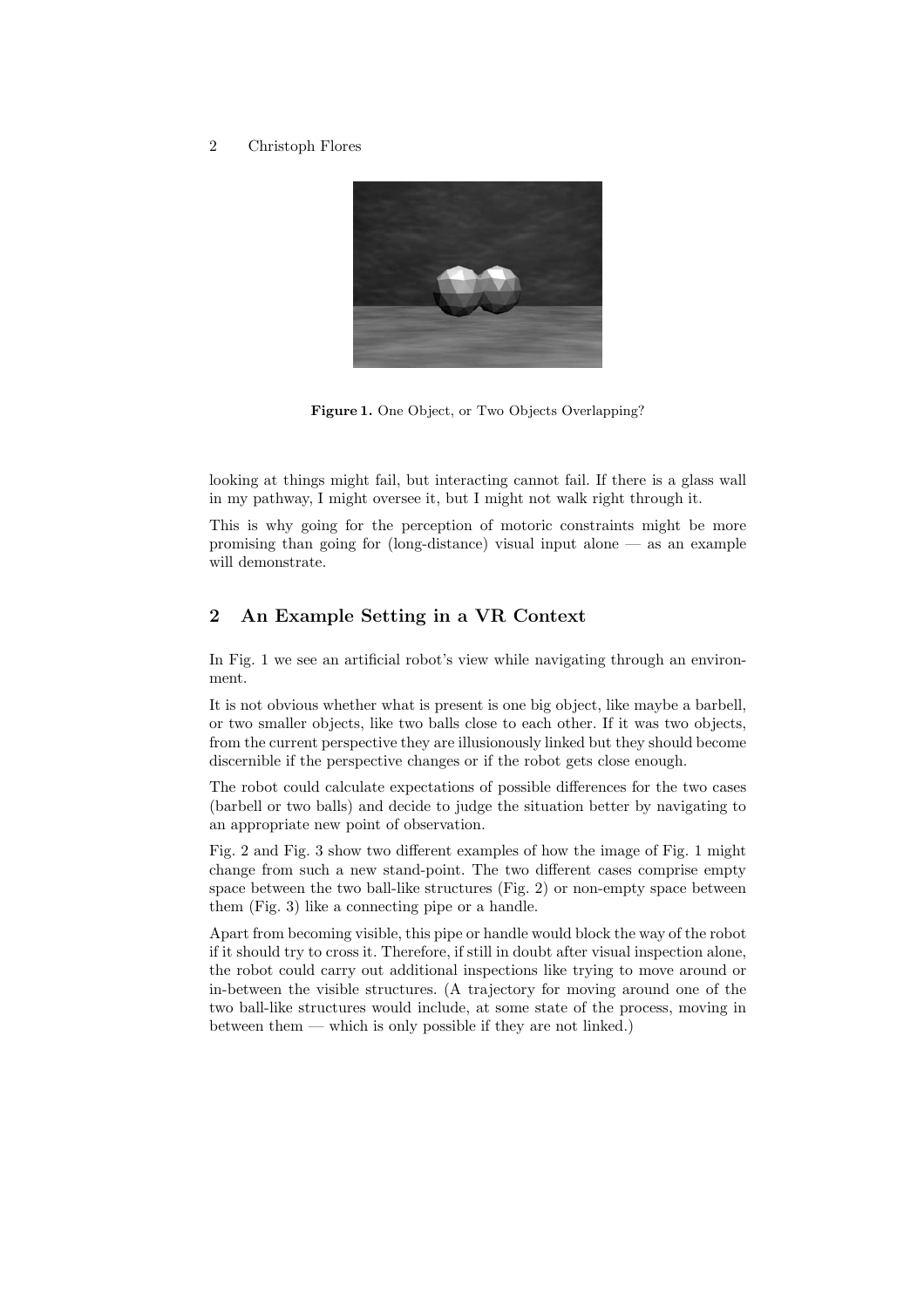

(a) View after Perspective Change: Two Objects?



(b) Closing up and Walking through — **Success** 





(a) View after Perspective Change: One Object?



(b) Closing up and no Walking through (but Bumping into One Single Object's connecting Bar)

Figure 3. One Object Case

Any of the proposed actions:

- 1. trying to change perspective,
- 2. trying to close up,
- 3. trying to move around (one) structure,
- 4. trying to pass in-between (two) structures

would eventually create an enhanced exploration situation which comprises both, action and perception, in a systematically linked way. Actions 3. and 4. do not only change (i.e., enhance) the conditions for visual perception but also provide new channels of input (potentially blocked motor activities may reveal information about the constraints of the environment) — motor activities become part of the exploration situation in which actions enhance perception.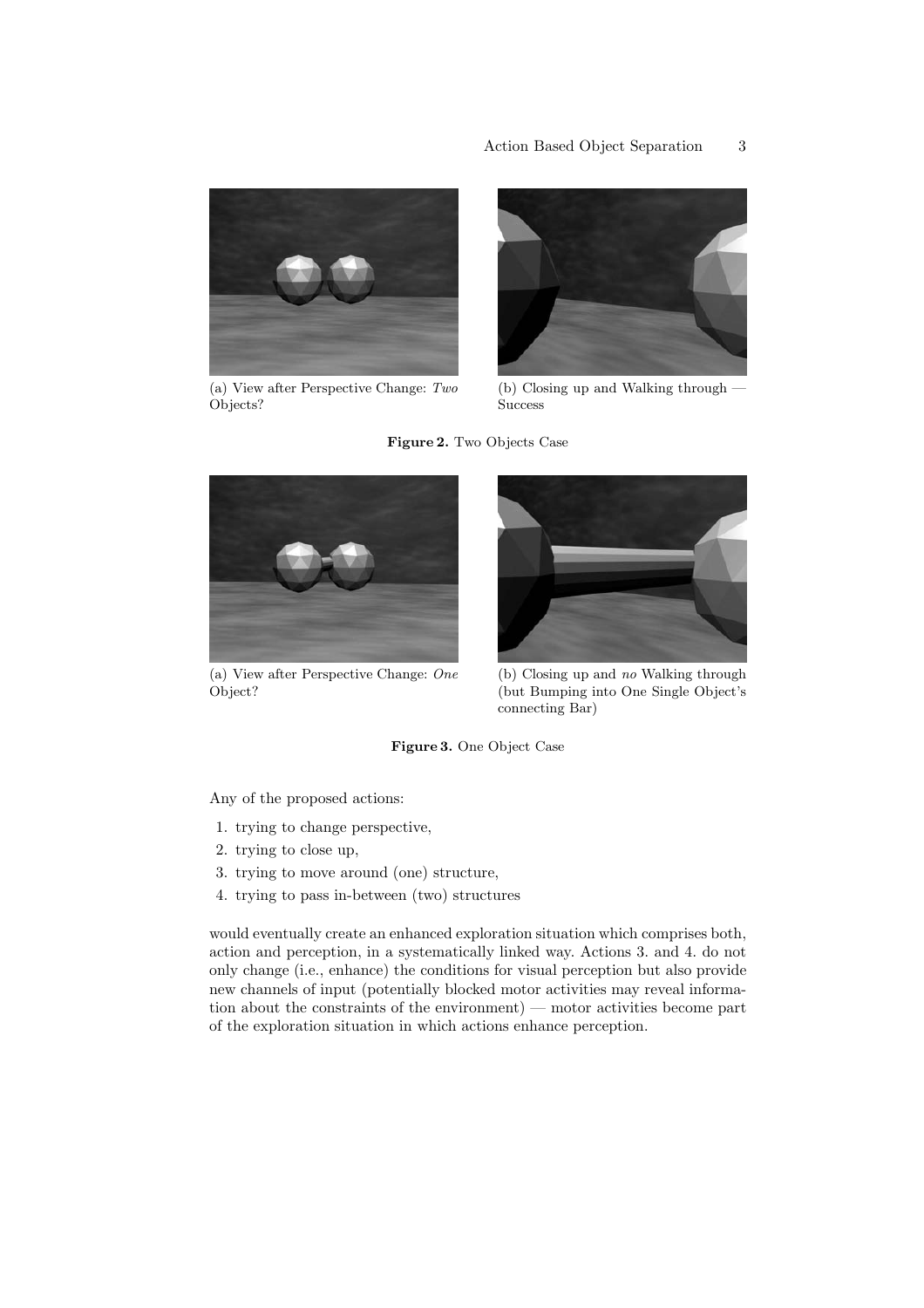## 3 The Situation in which Actions take Place has Indeterminates

Application of [Barwise and Perry, 1999] in the field of spatial cognition is, to my knowledge, unprecedented. Yet I know of no better tool to track situational settings as frames of possible actions, integrating the aspect of a self-motivated agent to be both, motivated and constrained by former events in the immediate context of the haecceities of things, here and now, to use a Peircean term. Hence my proposal for application of this powerful set of expressions for situational semantics.

Using the Barwise and Perry notification system, the situation of walking around an object becomes characterizable by a universal constraint type that we can specify as:

 $C :=$ at  $l_u$ : involves,  $E, E'$ ; yes, where  $E(\dot{a}, \dot{b})$  and  $E'(\dot{a})$  are given by  $E := \text{at } \dot{l}$ : walk around,  $\dot{b}$ ,  $\dot{a}$ ; yes  $E' := \text{at } \dot{l}: \text{object}, \dot{a}; \text{yes}$ (1)

The encircling of some structure is the event  $E$ . It brings to existence the event  $E'$  of something being an object at a position in space-time. Take note that all entities potentially involved are given as indeterminates; the situation's structure is presentable without the necessity of it being factually instantiated at a given position in time and space and by given objects and actors. The situation type provides us with some kind of a frame for understanding, or, if you will, an abstract concept that informs us about what kind of relations have to hold between a certain number of relata if such a situation is to become real.

An agent that instantiates such a situation with its actions, does so by being an actor  $b$  walking around some object  $a$  somewhere in space. For the purpose of evaluating its own actions and their impact on possible knowledge about its environment, it should understand that it factually instantiates a walkingaround-something situation. This allows for further conclusions to be drawn, because if a walking-around-something situation of the classified type eventually appears, this indicates that a thereby-defined position  $l$  is the position of an object.

Given the framing of (1), information is still limited. Finding out more about what object it is would need further actions, perhaps a more thorough visual analysis — which again might be action-enhanced (and so on until a desired level of preciseness is reached). The same is true for the position l. It becomes instantiated by a framing in space and time, but it is not further characterized in a specificatory manner that would raise it to some ontological status other than playing an indexical rôle. Although characteristics of the object might help to further classify l, this kind of information is not focussed here, nor are the spatial dimensions of l. They could be revealed, though: the agent could steadily test where it gets stopped on the path, thereby finding out about objects' boundaries.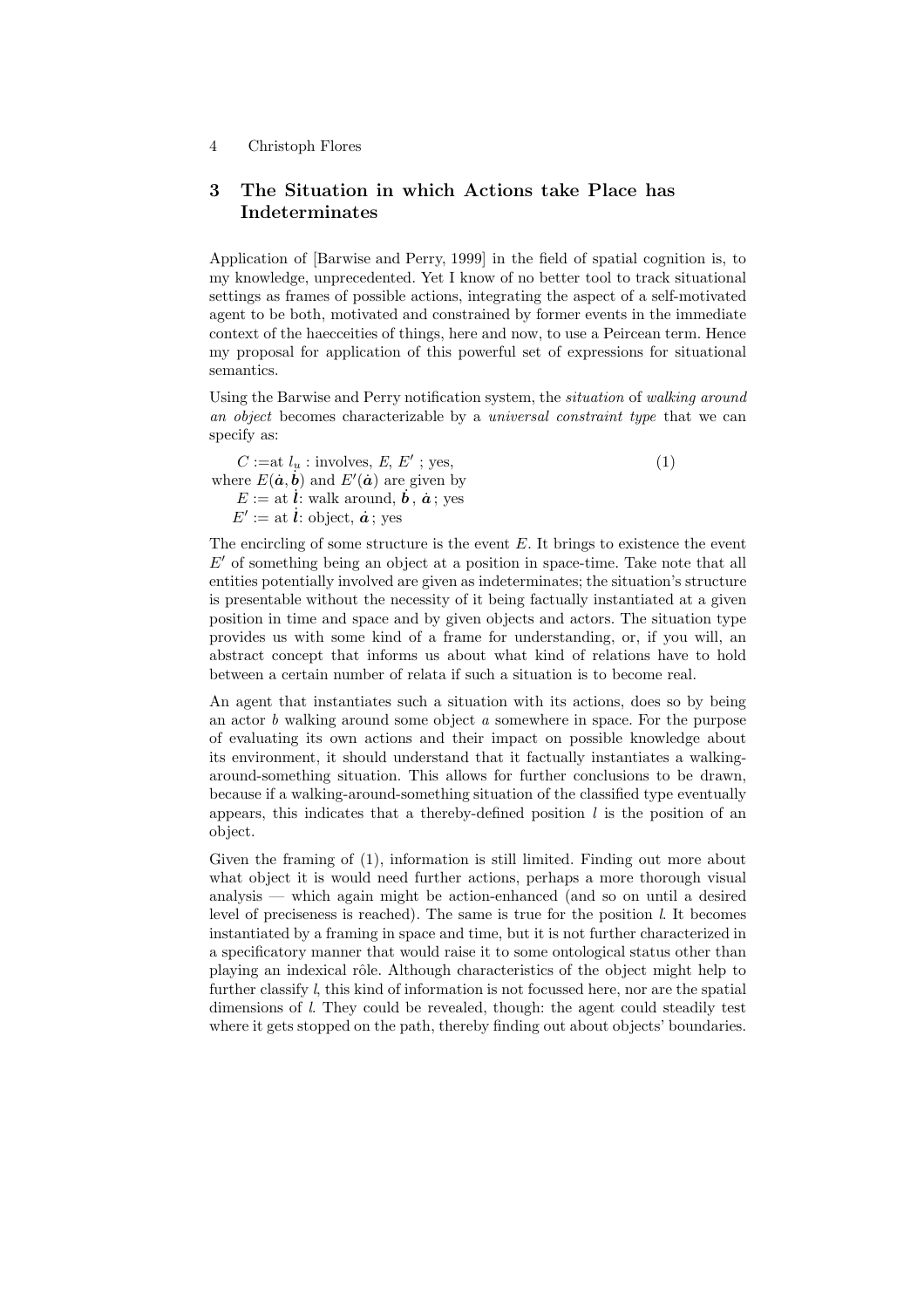This would help to spatially define  $l$  further. This would also help to avoid mistakes of taking a non-object for an object. The laws that control the encircling actions should ensure that some checking is included like trying to cross the encircled array at various positions.

## 4 Understanding Situations' Impacts on Environmental Knowledge

Our describing a situation type that is linked to an action in an environment can only be the first step, because what is needed for the action to become effective is a robot's principal understanding of the situation, that is, its knowing that 'being able to walk around a certain something' means 'this something is a separate object.' Such knowledge could be characterized using an indexed constraint:

$$
C/(i, \dot{h}) := \text{at } l_u \text{ involves}/i, \dot{h}, E(i, \dot{h}, \dot{b}), E'(i, \dot{h}) \text{ ; yes,}
$$
  
where  

$$
E(i, \dot{h}, \dot{b}) := \text{at } \dot{h} \text{: walk around, } \dot{b}, \dot{i} \text{ ; yes}
$$

$$
E'(i, \dot{h}) := \text{at } \dot{h} \text{ : object, } \dot{i} \text{ ; yes}
$$

$$
(2)
$$

The advantage of using action types is the reduction in possible relations between input data that need to be foreseen. Instead of trying to compute over an infinite number of possible instantiations for variables like time, place, object-like or subject-like entity (agens or patiens), we define a limited number of general frames of situational relations. For instance, not a certain set of coordinates reveals that there is some object A at position L. Rather, a whole set of possible actions would each describe the fact of some object A (or  $A'$  or  $A''$  or  $\dots$  ) being at a position L, namely within an area surrounding L. L becomes marked by all actions that successfully circumscribe it, providing an encircling path that ends again at the starting position.

Provided actions are chosen such that they are discriminative enough and revealing enough<sup>1</sup> they can actually make an existential claim: that there is something, and that it is there, at L, and not not there.

This entails a concept of "perception" that leads away from classical in-take  $/$  notification conceptions. It is action-perception-cycles rather than perception alone that reveal existential information of a surrounding. Potential knowledge of a setting emerges out of situated action.

Despite finding a quite obvious and unspectactular application in the field of (artificial) robotics, action enhanced perception may be a concept with generally high biological plausibility. Thus it may be an attractive field of investigation for biologically inspired research. Lately, thoughts on the relations of action and perception tend to support the non-passive, non-intake view of perception as it is plausible from our situational framing and its interpretation.

 $1$  We shall discuss an algorithm in the addendum.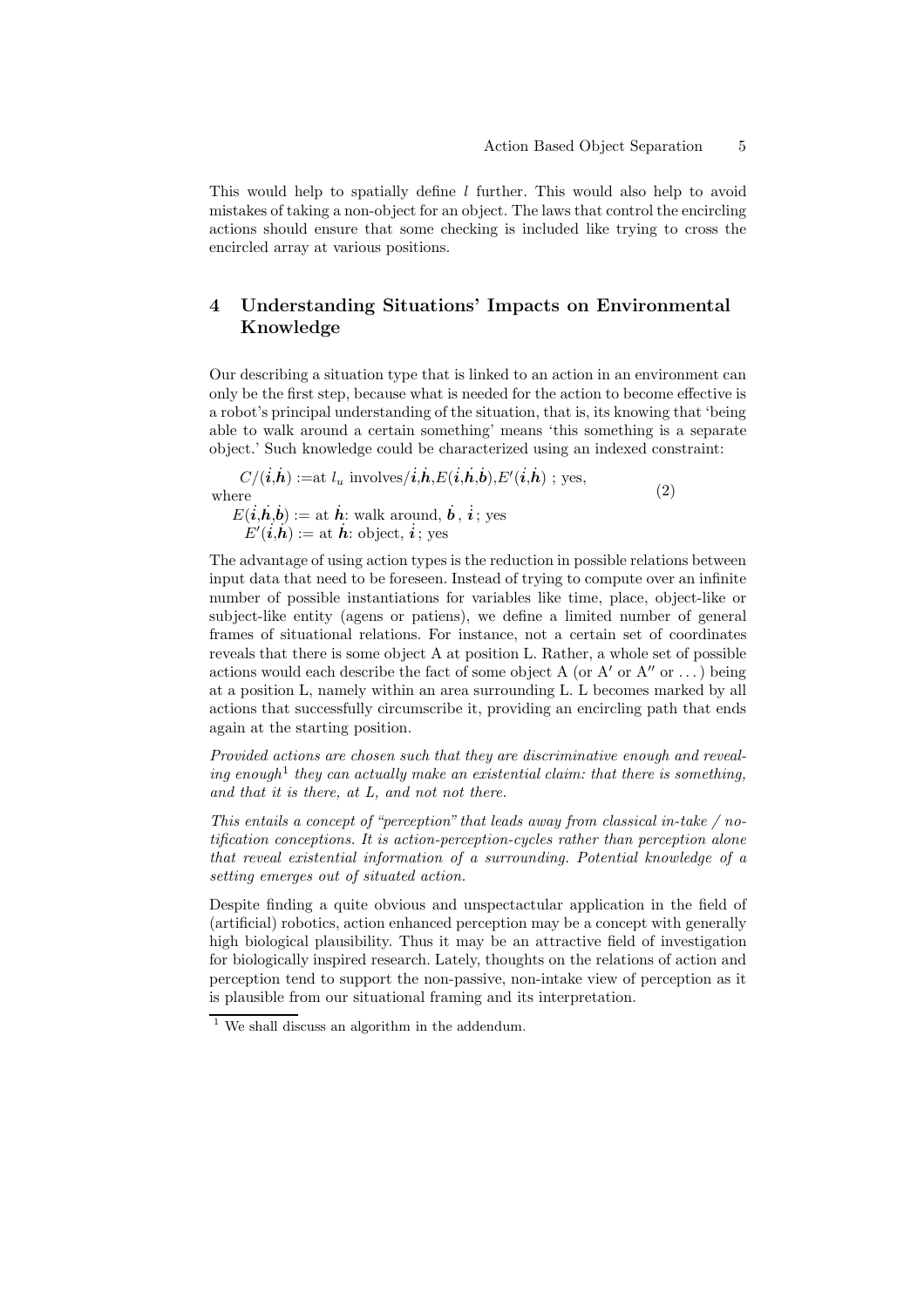This is also in line with current tendencies to mention the importance of motor components in exploration, and to place them aside sensor components. An example of such a view, that at the same time expresses the idea of situatedness, is given by [Garbarini and Adenzato, 2004]: "Acting in the world, interacting with objects and individuals in it, representing the world, perceiving it, categorizing it, and understanding its significance are perhaps simply different levels of the same relational link that exists between organisms and the local environments in which they operate, think and live." (p. 105) The perceiver and actor is "embedded" in the environment and interwoven with it. When we do something, the environment reacts, and that's how we perceive.<sup>2</sup>

### 5 Conclusion

We concentrated on working out the general idea that revealing actions can help in the exploration of an unknown environment. A robot can associate explorative actions, if they are successful, as well as if they are not successful, with knowledge about the situation at the inspected area. If a certain action is successful (sometimes in connection with other actions being successful or non-successful), this tells something about it and the area linked to it. If it is not successful (sometimes in connection with other actions being successful or non-successful), this tells something else about this area. In a certain perspective, we are justified to say that the perception of the situation is prominently connected to the action taken to inspect it.

 $2$  This view has lately become famous albeit being quite obvious. It had simply been forgotten in the areas dominated by "sense data" theories, and, no contradiction, behaviorism — which, to use Kantian terms, dispensed with spontaneous intentions and vivid, speculative vorstellungen.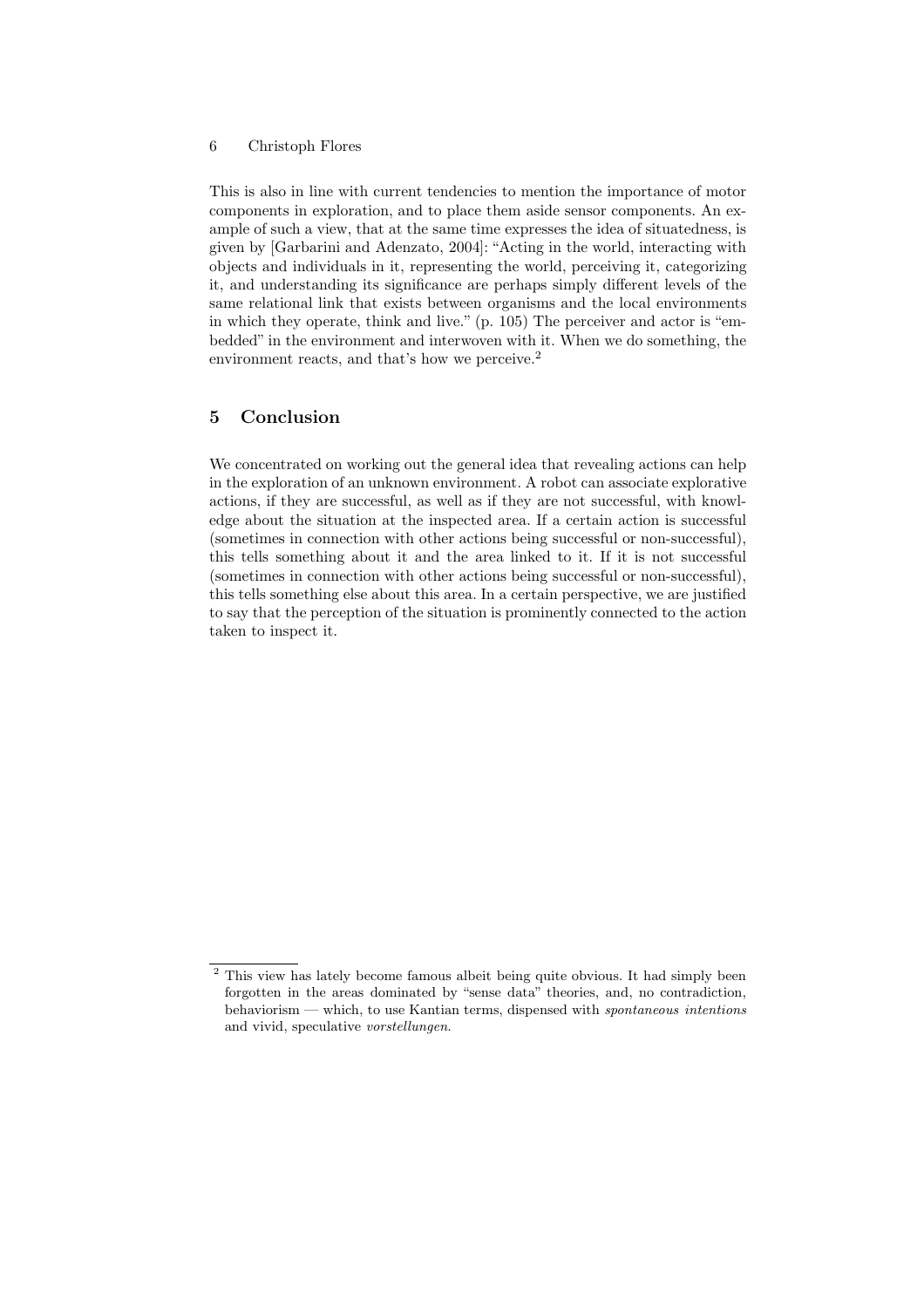## Addendum

Discriminative actions need to be planned. Qualitatively speaking, we have to take into account an element of time, because encircling an object includes starting at one point in space, and coming back to this same point later in time. Conceptually, we can replace a reference to time by including qualitative characterizations such as "smooth / continuous movement," but defining these themselves in quantitative terms would include introduction of an element of time (unless we define them only geometrically, but then again time would inherently be present in the indication of a sequence of paths). We define an area that is circumscribed by a trajectory of a point that is at location  $l$  at time  $t_0$  and that is not at location l but at location  $l'$  at time  $t_1$  and that is neither at  $l$ nor at  $l'$  at time  $t_2$ , and again at location  $l$  at time  $t_3$ . In between two time points  $t_1$  and  $t_3$  there is some following of a trajectory that is a closed line without intersections. The encircled area might contain an object.

We must be careful not to try to define (one) quantitatively precisely described encircling route, though, because it might not match with the boundaries or the size of a given object. Again, we need a qualitative framing that will allow us to identify an encircling, yet also allow us to adapt to differing object boundaries. We could either use an implementation oriented framing — which might ipso facto be more restricted concerning the shape of the encircling movement or a more general, more abstract qualitative description. An appropriate example for an implementation oriented framing is given by [Dylla and Moratz, 2005] in a notification that characterizes "going round the Kaaba." It formalizes the encircling of a rectangle monument with four solid walls that determine the four sub-routes to travel along. In this case, at a given moment, knowledge of two walls meeting in a corner is sufficient. The four-cornered object, describable as

 $R0(errs-)R1 \wedge R1(errs-)R2 \wedge$  $R2(errs-)R3 \wedge R3(errs-)R0$ 

will be exploited in parts, for each corner. An appropriate example for a more abstract qualitative description is given in the work of [Whege, 2005]. If we take elements of his Qualitative Trajectory Calculus, using a sub-variant for two objects moving relative to another, and set one of the objects as at least temporarily nonmoving (fixed in space), we can define an encircling action such that it satisfies a QTC movement pattern. An appropriate QTC criterion helps to discriminate it from other types of movement which would not be an encircling (but something else instead). In our case, our wanted encircling action will have to follow a route that satisfies the condition  $\{0\ 0\ \text{C}\}_{B22}$ . We choose a number of consecutive movements, which we can assume here as being linear (we can adapt to the shape of any curve using many lines, leading to up to infinitesimally small segments). If the conceived movement cannot be carried out (unsuccessful encircling), it can be changed step by step, by keeping to the criterion of remaining a closed movement in the end (if possible). So if our robot, while carrying out the linear movements satisfying  ${0 \ 0 \ C}$ <sub>B22</sub>, becomes stopped by an object, it could back-trace to the beginning and start again with longer distances (that is, less steps for one full encircling action), which would give its route a different shape, or it could try to back-trace always to the last step and try prolonging it in a straight line, or omit it instead and go on to the next. In order to keep track of the error thereby introduced, for the reason of being able to satisfy a criterion of closedness (so that the robot will get back to its starting point after travelling the full route), it would have to try to reverse the former deviation from a standard route. It could try to introduce such a reverse step at a position in space that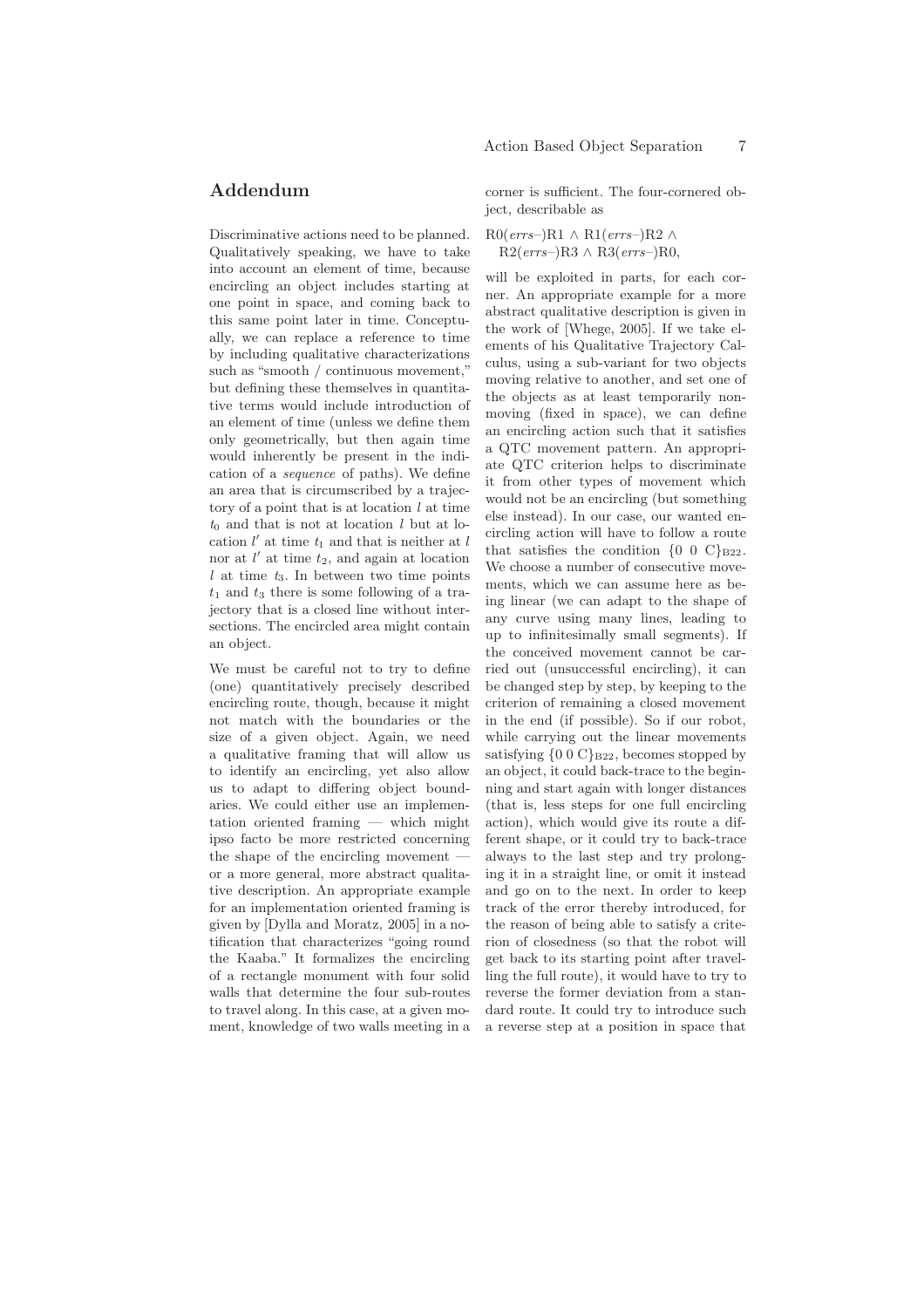would be on a line, thought to go from the robot's position at the time of the first deviation, through to the estimated center of mass of the to-be-encircled object. If that fails, other positions might be tried. We could think of trying to insert the correction movement at the end of the encircling action, and to shift it to an earlier position if there is a blocking at that end position. An algorithm for the encircling action "walk around" as a concept of our formula (1) would then be according to algorithm A (see next page).

After carrying out this algorithm, the success flag will tell about whether encircling was possible or not. If encircling failed, one strategy might be to increase  $n$  (the number of steps to be calculated), or to vary the starting angle of the beginning line segment.

The rule for understanding the just carried out action according to the demands of our formula (2) would be: "If after action: finish flag is set, then encircling was successful."

If no back-tracing was necessary in the sequence (because the robot nowhere got stopped on its way), we do not yet know whether there is an object in the encircled area, or just empty space. So for to test whether there really is an object in the encircled area, a test for being blocked by it has to be made in all cases in which after carrying out the above steps,  $m$  is equal to  $n$ , for this indicates that no blocking state was reached while trying to encircle the area, hence no object was yet detected on the path. The testing for an object could be ensured by algorithm B (see next page)

If after finishing the processing of this algorithm the success flag is set, then the encircled area contained an object, else not (as long as  $n$  was chosen big enough).

It is not important for our purposes whether we have found a very effective or a very thorough algorithm. Indeed, we could think of better ways for planning what steps to carry out in an attempted encircling action. In the algorithms presented above, (A) 6. would for example need a more precise formalization. One possibility for enhancement might be to use proposals from robotic navigation research. To give but one example, for computing an encircling trajectory for rectilinear polygons, [Isler, 2001] introduces an algorithm that, on the basis of such a path, computes the encircling.